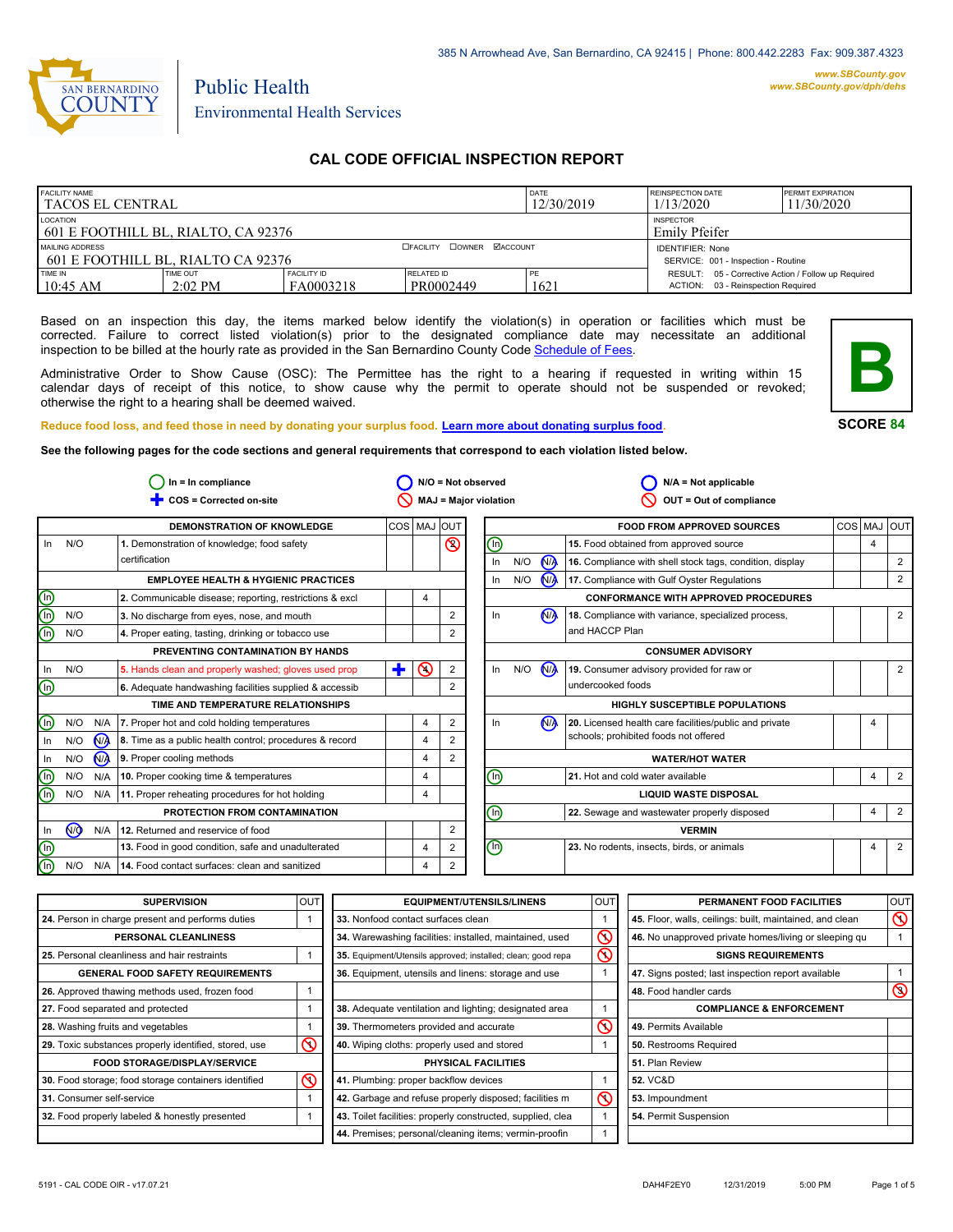

Environmental Health Services

Public Health

### **CAL CODE OFFICIAL INSPECTION REPORT**

| <b>FACILITY NAME</b>                                                | l TACOS EL CENTRAL                                      |                                                                                                                | DATE<br>12/30/2019 |              |  |
|---------------------------------------------------------------------|---------------------------------------------------------|----------------------------------------------------------------------------------------------------------------|--------------------|--------------|--|
| LOCATION<br><b>INSPECTOR</b><br>601 E FOOTHILL BL, RIALTO, CA 92376 |                                                         |                                                                                                                | Emily Pfeifer      |              |  |
|                                                                     |                                                         | 5. HANDS CLEAN AND PROPERLY WASHED; GLOVES USED PROPERLY                                                       |                    | <b>MAJOR</b> |  |
| <b>POINTS</b>                                                       | Compliance date not specified<br>Complied on 12/30/2019 | Inspector Comments: Observed one (1) food worker beginning to don gloves without washing their hands<br>first. |                    |              |  |



Ensure hands are washed prior to donning gloves.

**Violation Description:** Employees are required to wash their hands: before beginning work; before handling food / equipment / utensils; as often as necessary, during food preparation, to remove soil and contamination; when switching from working with raw to ready to eat foods, after touching body parts; after using toilet room; or any time when contamination may occur. Gloves shall be worn if an employee has cuts, wounds, fake nails, nail polish, and/or rashes. Gloves are to be used for no more than one task. Employees are not to wrap or package leftover food using bare hands or unclean utensils. Hand sanitizers may be used after proper hand washing. Employees handling food must have fingernails that are trimmed, cleanable, and smooth. (113952, 113953.3, 113953.4, 113961, 113968, 113973 (b-f))

**More Information: <http://www.sbcounty.gov/uploads/dph/dehs/Depts/EnvironmentalHealth/EHSDocuments/HandwashingDoneRight.pdf>**

#### **1. DEMONSTRATION OF KNOWLEDGE; FOOD SAFETY CERTIFICATION**

**Compliance date not specified Not In Compliance Violation Reference - HSC - 113947-113947.1 POINTS 2 Inspector Comments:** Upon questioning, manager was unable to demonstrate proper knowledge on what the minimum concentration of chlorine bleach sanitizer should be when warewashing, as well as the minimum time this sanitizer should be in contact with utensils/equipment. Ensure that person in charge (PIC) and/or food employees are able to demonstrate food safety knowledge practices and principles applicable to their assigned duties.

> Ensure that when using chlorine bleach as a sanitizer when warewashing that the minimum concentration is 100ppm and that the minimum contact time is thirty (30) seconds.

**Violation Description:** All food employees shall have adequate knowledge of and be trained in food safety as it relates to their assigned duties. (113947) Food facilities that prepare, handle or serve non-prepackaged potentially hazardous food, shall have an employee who has passed an approved food safety certification examination. (113947-113947.1)

**More Information: <http://www.sbcounty.gov/uploads/dph/dehs/Depts/EnvironmentalHealth/FormsPublications/FoodSafetyPracticesOverview.pdf>**

#### **29. TOXIC SUBSTANCES PROPERLY IDENTIFIED, STORED, USED**

| <b>POINTS</b> | Compliance date not specified<br><b>Not In Compliance</b> | Inspector Comments: Observed one unlabeled bucket of powdered detergent stored in the back storage<br>area.                                                                                                                               |
|---------------|-----------------------------------------------------------|-------------------------------------------------------------------------------------------------------------------------------------------------------------------------------------------------------------------------------------------|
|               | Violation Reference - HSC -<br>114254, 114254.1           | Label this container as to its contents and ensure that all working containers used for storing poisonous or<br>toxic materials taken from bulk supplies are clearly and individually identified with the common name of the<br>material. |
|               |                                                           |                                                                                                                                                                                                                                           |

**Violation Description:** All poisonous substances, detergents, bleaches, and cleaning compounds shall be stored separate from food, utensils, packing material and food-contact surfaces. (114254, 114254.1, 114254.2) An insecticide, rodenticide, or other pesticide must be used in accordance with the manufacturer's instructions.

## **30. FOOD STORAGE; FOOD STORAGE CONTAINERS IDENTIFIED**

| <b>POINTS</b> | Compliance date not specified | <b>Inspector Comments: Observed the following:</b>                                                    |
|---------------|-------------------------------|-------------------------------------------------------------------------------------------------------|
|               | <b>Not In Compliance</b>      |                                                                                                       |
|               | Violation Reference - HSC -   | -Two (2) unlabeled containers of salt                                                                 |
|               | 114047.114049.114051          | -Three (3) unlabeled containers of mixed seasonings                                                   |
|               |                               |                                                                                                       |
|               |                               | Label these containers as to their contents and ensure that food or ingredients removed from original |
|               |                               | packages are identified with the common name of the food, if not easily identifiable.                 |

**Violation Description:** Food shall be stored in approved containers and labeled as to contents. Food shall be stored at least 6" above the floor on approved shelving in an approved location to prevent possible contamination. (114047, 114049, 114051, 114053, 114055, 114067(h), 14069 (b))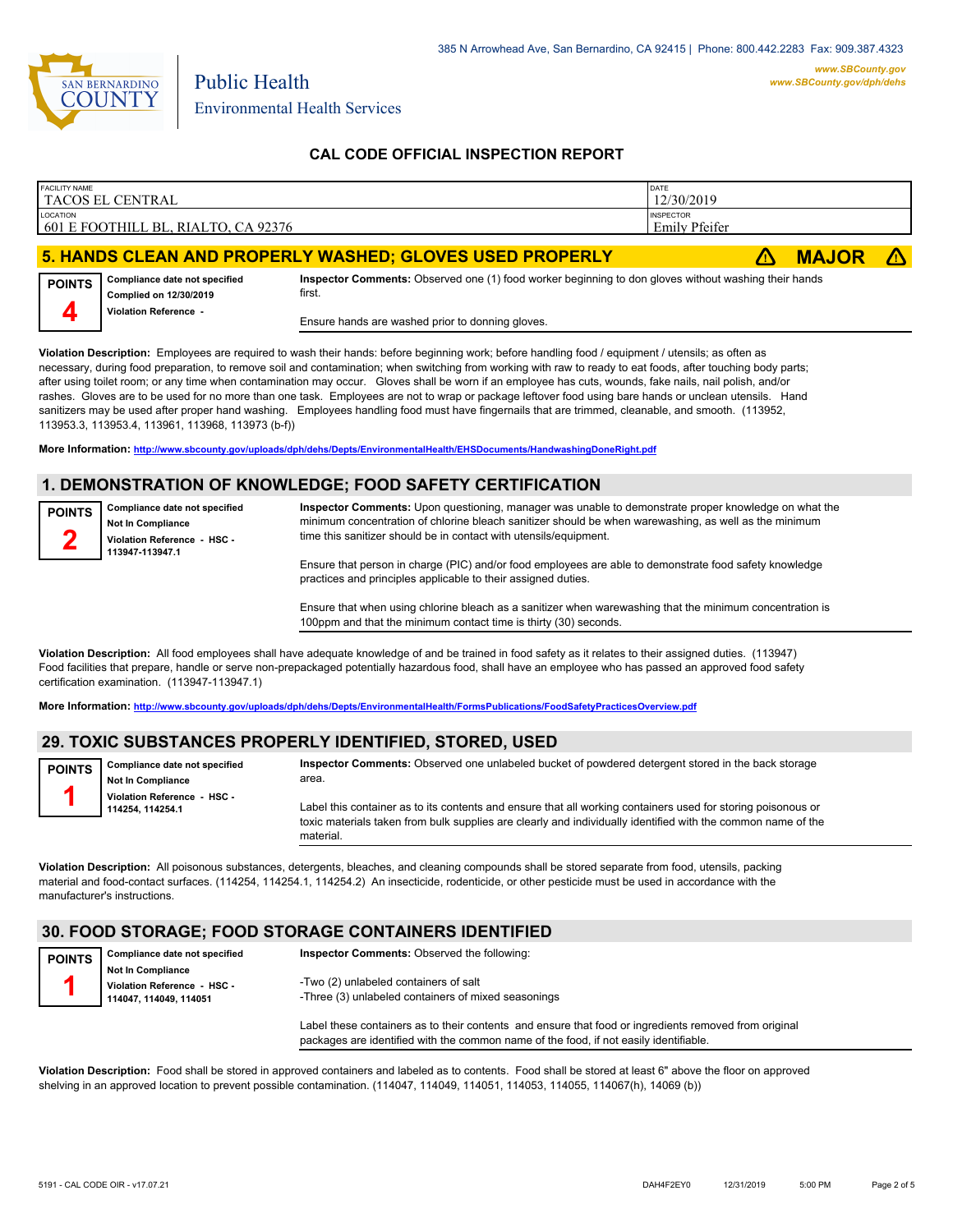

**POINTS 1**

Environmental Health Services

Public Health

### **CAL CODE OFFICIAL INSPECTION REPORT**

| <b>FACILITY NAME</b><br>TACOS EL<br><b>CENTRAL</b>             | <b>DATE</b><br>12/30/2019                |
|----------------------------------------------------------------|------------------------------------------|
| <b>LOCATION</b><br>601 E FOOTHILL BL.<br>. RIALTO.<br>CA 92376 | <b>INSPECTOR</b><br><b>Emily Pfeifer</b> |

### **34. WAREWASHING FACILITIES: INSTALLED, MAINTAINED, USED; TEST STRIPS**

**Inspector Comments:** Observed the facility operating without test strips to test the concentration of the chlorine sanitizer that is used. Manager stated that the facility had run out of the test strips.



**Compliance date not specified**

Provide test strips and ensure that test strips are available at all times in order to adequately measure the concentration of the sanitizer used.

**Violation Description:** Food facilities that prepare food shall be equipped with warewashing facilities. Testing equipment and materials shall be provided to measure the applicable sanitization method. (114067(f,g), 114099, 114099.3, 114099.5, 114101(a), 114101.1, 114101.2, 114103, 114107, 114125) A thermometer must be readily available to monitor the temperature of the water at the warewashing sink. A warewashing sink used to wash wiping cloths, wash produce, or thaw food must be cleaned and sanitized before and after each use.

**More Information: <http://www.sbcounty.gov/uploads/dph/dehs/Depts/EnvironmentalHealth/FormsPublications/ThreeCompartmentSink.pdf>**

#### **35. EQUIPMENT/UTENSILS - APPROVED; INSTALLED; CLEAN; GOOD REPAIR, CAPACITY**

| <b>POINTS</b> | Compliance date not specified |
|---------------|-------------------------------|
|               | Not In Compliance             |
|               | Violation Reference - HSC -   |
|               | 114130, 114130.1, 114130      |

**Inspector Comments:** 1. Observed several plastic grocery bags holding raw vegetables inside the walk in refrigerator.

2. Observed a large plastic trash bag covering meat on top of a flat grill in the back kitchen area.

No contamination of these foods were observed at the time of inspection.

Discontinue these practices. Ensure that items used for food preparation and storage are approved, smooth, durable, easily cleanable, and non porous.

**Violation Description:** All utensils and equipment shall be fully operative and in good repair. (114175). All utensils and equipment shall be approved, installed properly, and meet applicable standards. (114130, 114130.1, 114130.2, 114130.3, 114130.4, 114130.5, 114132, 114133, 114137, 114139, 114153, 114155, 114163, 114165, 114167, 114169, 114177, 114180, 114182)

#### **39. THERMOMETERS PROVIDED AND ACCURATE**

| <b>POINTS</b> | <b>Compliance date not specified</b><br><b>Not In Compliance</b> | Inspector Comments: Observed the facility operating without a readily available probe thermometer for<br>taking temperatures of the food. The manager stated that it was unknown where the thermometers were. |
|---------------|------------------------------------------------------------------|---------------------------------------------------------------------------------------------------------------------------------------------------------------------------------------------------------------|
|               | Violation Reference - HSC -<br>114157.114159                     | Provide a probe thermometer and ensure that a probe thermometer is available at all times in order to check<br>the temperature of foods.                                                                      |

**Violation Description:** An accurate easily readable metal probe thermometer suitable for measuring temperature of food shall be available to the food handler. A thermometer +/- 2 F shall be provided for each hot and cold holding unit of potentially hazardous foods and high temperature warewashing machines. (114157, 114159)

**More Information: <http://www.sbcounty.gov/uploads/dph/dehs/Depts/EnvironmentalHealth/FormsPublications/CalibratingThermometer.pdf>**

#### **42. GARBAGE AND REFUSE PROPERLY DISPOSED; FACILITIES MAINTAINED**

| <b>POINTS</b> | Compliance date not specified |
|---------------|-------------------------------|
|               | Not In Compliance             |
|               | Violation Reference - HSC -   |
|               | 114244, 114245                |

**Inspector Comments:** Observed one (1) uncovered dumpster and one (1) uncovered trailer both filled with various trash items.

Ensure all garbage containers are covered to prevent any vermin harborage.

**Violation Description:** All food waste and rubbish shall be kept in leak proof and rodent proof containers. Containers shall be covered at all times. All waste must be removed and disposed of as frequently as necessary to prevent a nuisance. The exterior premises of each food facility shall be kept clean and free of litter and rubbish. (114244, 114245, 114245.1, 114245.2, 114245.3, 114245.4, 114245.5, 114245.6, 114245.7, 114245.8)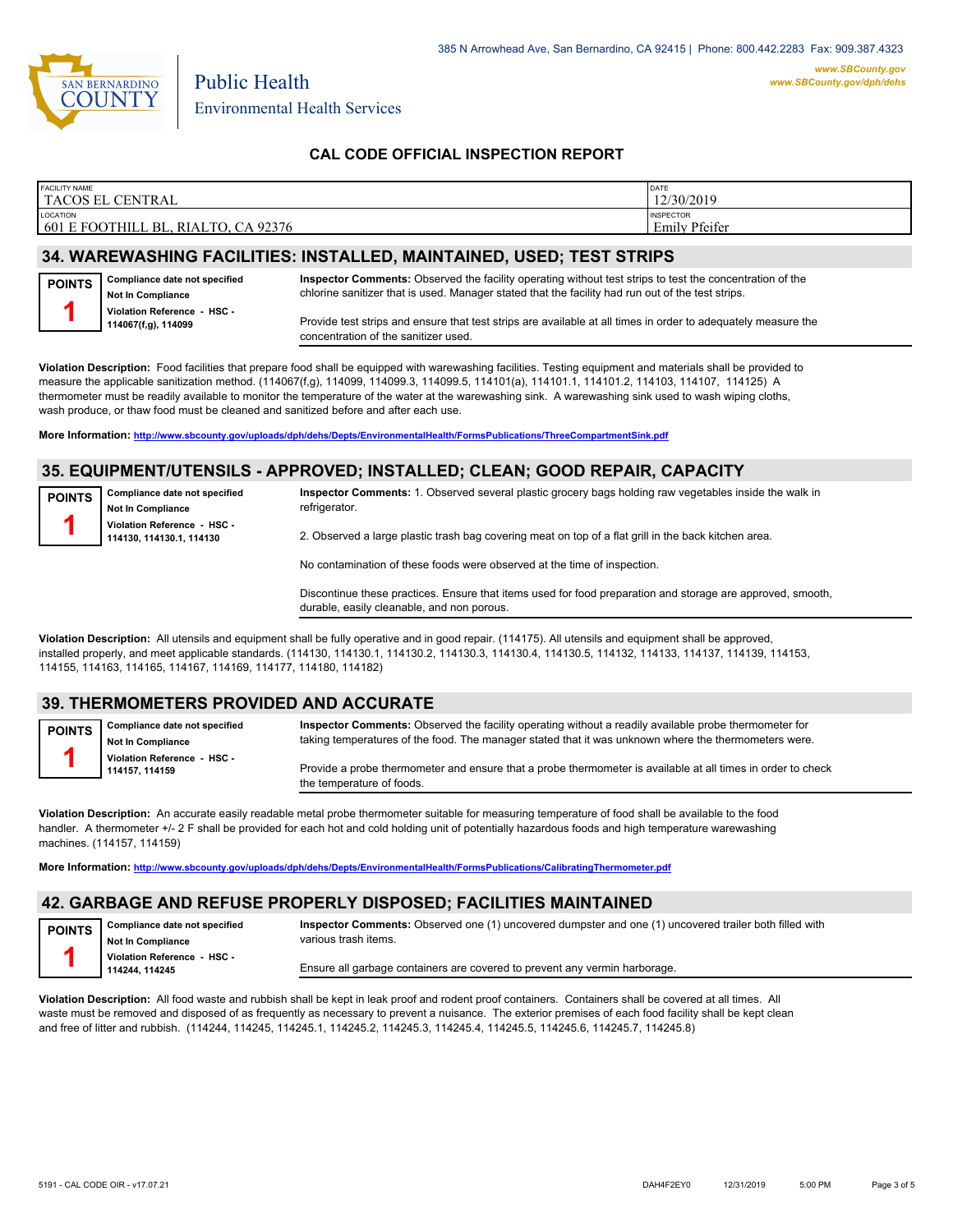

Environmental Health Services

Public Health

### **CAL CODE OFFICIAL INSPECTION REPORT**

| <b>FACILITY NAME</b>                                 | DATE                              |
|------------------------------------------------------|-----------------------------------|
| TACOS EL CENTRAL                                     | 12/30/2019                        |
| LOCATION<br>601 E FOOTHILL BL.<br>, RIALTO, CA 92376 | <b>INSPECTOR</b><br>Emily Pfeifer |

#### **45. FLOORS, WALLS AND CEILINGS: BUILT, MAINTAINED, AND CLEAN**

| <b>POINTS</b> | Compliance date not specified<br><b>Not In Compliance</b> | Inspector Comments: 1. Observed two (2) holes in the wall of the back storage area due to electric wires and<br>plastic covered not in place. |
|---------------|-----------------------------------------------------------|-----------------------------------------------------------------------------------------------------------------------------------------------|
|               | Violation Reference - HSC -<br>114143 (d), 114266         | Cover these holes and maintain all walls in good repair.                                                                                      |
|               |                                                           |                                                                                                                                               |

2. Observed one (1) ceiling tile out of place and leaving a gap between panels in the back storage area.

Realign the ceiling panel and maintain the ceiling in good repair.

**Violation Description:** The walls / ceilings shall have durable, smooth, nonabsorbent, and washable surfaces. All floor surfaces, other than the customer service areas, shall be approved, smooth, durable and made of nonabsorbent material that is easily cleanable. Approved base coving shall be provided in all areas, except customer service areas and where food is stored in original unopened containers. Food facilities shall be fully enclosed. All food facilities shall be kept clean and in good repair. (114143 (d), 114257, 114266, 114268, 114268.1, 114271, 114272) Cleaning must be an approved dustless method. (114268.1) Mats and duckboards, if used, must be removable and easily cleanable. (114272) Open-air barbecues or wood-burning ovens floor surfaces must extend a minimum of five feet and be impervious or easily cleanable. (114143(d))

### **48. FOOD HANDLER CERTIFICATION**

| <b>POINTS</b> | Compliance date not specified           | Inspector Comments: Observed several food service workers at this facility-without a current/valid San |
|---------------|-----------------------------------------|--------------------------------------------------------------------------------------------------------|
|               | <b>Not In Compliance</b>                | Bernardino County food handler/worker card.                                                            |
| n<br>Ĵ        | Violation Reference - SBCC -<br>33.0409 | Provide a valid San Bernardino County Food Handler Card for each of these workers within fourteen (14) |
|               |                                         | davs.                                                                                                  |
|               |                                         | A missing food handler card information and verification sheet was provided to fill out and return to  |
|               |                                         | San Bernardino County Environmental Health Services department.                                        |
|               |                                         | Fax to (909) 387-4323 or send to sbcfoodworker@gmail.com.                                              |

**Violation Description:** This facility is currently in violation with the food handler certification requirement for San Bernardino County, which states all food handlers must obtain a valid food handler certificate within fourteen (14) days of employment (33.0410, 33.044). Failure to provide proof of food handler certification within fourteen (14) days will result in unannounced billable (at our current hourly rate) re-inspections to verify compliance.

This facility operator must complete the 'Missing Food Handler' form provided by the inspector and email an electronic copy (scans or photos are ok as long as they are readableto sbcfoodworker@gmail.com

**More Information: [http://www.sbcounty.gov/dph/dehs/Depts/EnvironmentalHealth/FIRST/food\\_worker\\_training.aspx](http://www.sbcounty.gov/dph/dehs/Depts/EnvironmentalHealth/FIRST/food_worker_training.aspx)**

#### **IMPORTANT: Risk Based Inspection Frequency**

Food facilities that pose a higher risk level for causing foodborne illness will be subject to an additional inspection, to be billed at the hourly rate as provided in the San Bernardino County Code S[chedule of Fees. Facilitie](http://www.amlegal.com/nxt/gateway.dll/California/sanbernardinocounty_ca/title1governmentandadministration/division6countyfees/chapter2scheduleoffees?f=templates$fn=default.htm$3.0$vid=amlegal:sanbernardinocounty_ca$anc=JD_16.0213B)s that received one or more of the following will be elevated to a high risk tier:

Failure to do so will result in a charged re-inspection to verify compliance.

- A score letter of "C" or lower on one of the last two graded inspections,
- A score letter of "B" on two of the last three graded inspections,
- Repeated "four (4) point violation Risk Factor" (critical violation codes 1-23) on the last two inspections, or
- · Four (4) or more critical violations (codes 1-23) noted during an inspection, or
- A permit suspension (closure) on your last graded inspection.

#### **Overall Inspection Comments**